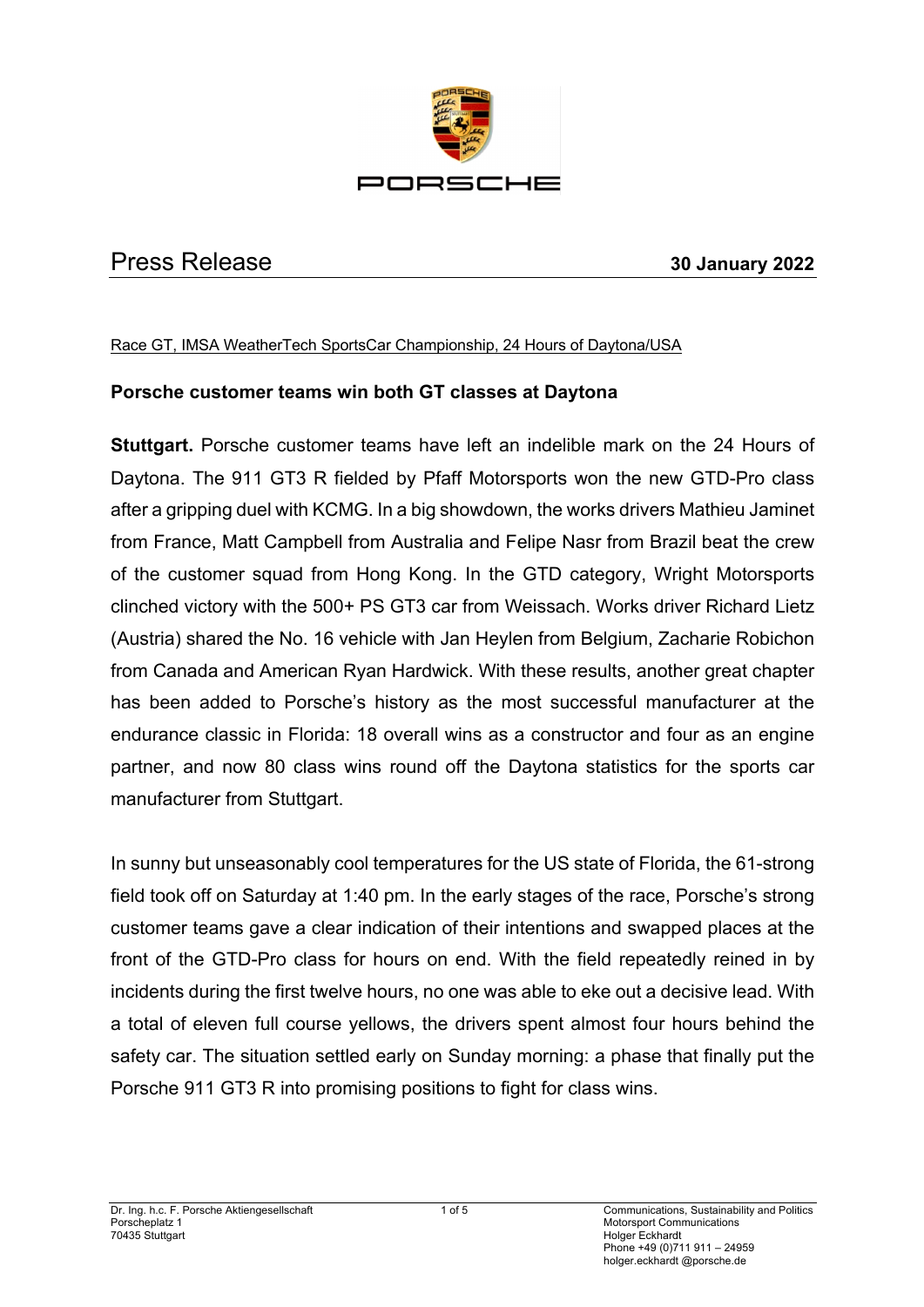Taking turns in the lead became the main focus for Pfaff Motorsports' No. 9 entry and the No. 2 car fielded by KCMG. However, the big showdown only came in the last of 17 safety car phases. After the final pit stop, Mathieu Jaminet rejoined the race with a 0.5-second advantage over Laurens Vanthoor. At the wheel of his blue and silver 911, the Belgian repeatedly pulled alongside the leader, treating spectators to a nail-biting show with multiple contacts and wheel-to-wheel battles. In the last three minutes of the 24-hour race, a breathtaking duel unfolded between the two customer squads that had racing fans leaping from their seats: in the penultimate lap, Vanthoor swept past Jaminet in a tough but fair move. The Frenchman refused to give up. In an extraordinary attempt to fend off the counterattack, Vanthoor spun in the final lap and finished in third place with his teammates Dennis Olsen (Norway), Patrick Pilet (France) and Alexandre Imperatori (Switzerland).

Over long stretches, various cars from different manufacturers alternated at the front of the GTD class. A clever strategy and brilliant driving performances ultimately paid dividends for Wright Motorsports' Porsche 911 GT3 R. In the last hour of racing, Jan Heylen successfully fended off attacks from his pursuers. On the podium, the Belgian celebrated the first GTD class victory for Porsche in five years with his teammates Lietz, Hardwick and Robichon.

"Customer racing at a factory racing level – that's what we witnessed today at Daytona," said a delighted Sebastian Golz, Project Manager Porsche 911 GT3 R. "That finale has left me speechless. We can only emphasise how difficult this race was and the high level of professionalism of the teams running all seven vehicles. Victory in the GTD class and first and second in the GTD-Pro class! That's no picnic in a race with 35 GT vehicles. It's a well-deserved reward for the teams, the drivers and Porsche."

The No. 79 car of WeatherTech Racing had no say in the impressive finale in the new GTD-Pro class. The team lost ground early on with electrical defects. Later, their efforts were hampered by several penalties and off-course excursions. American Cooper MacNeil and his teammates Matteo Cairoli from Italy, Julien Andlauer from France and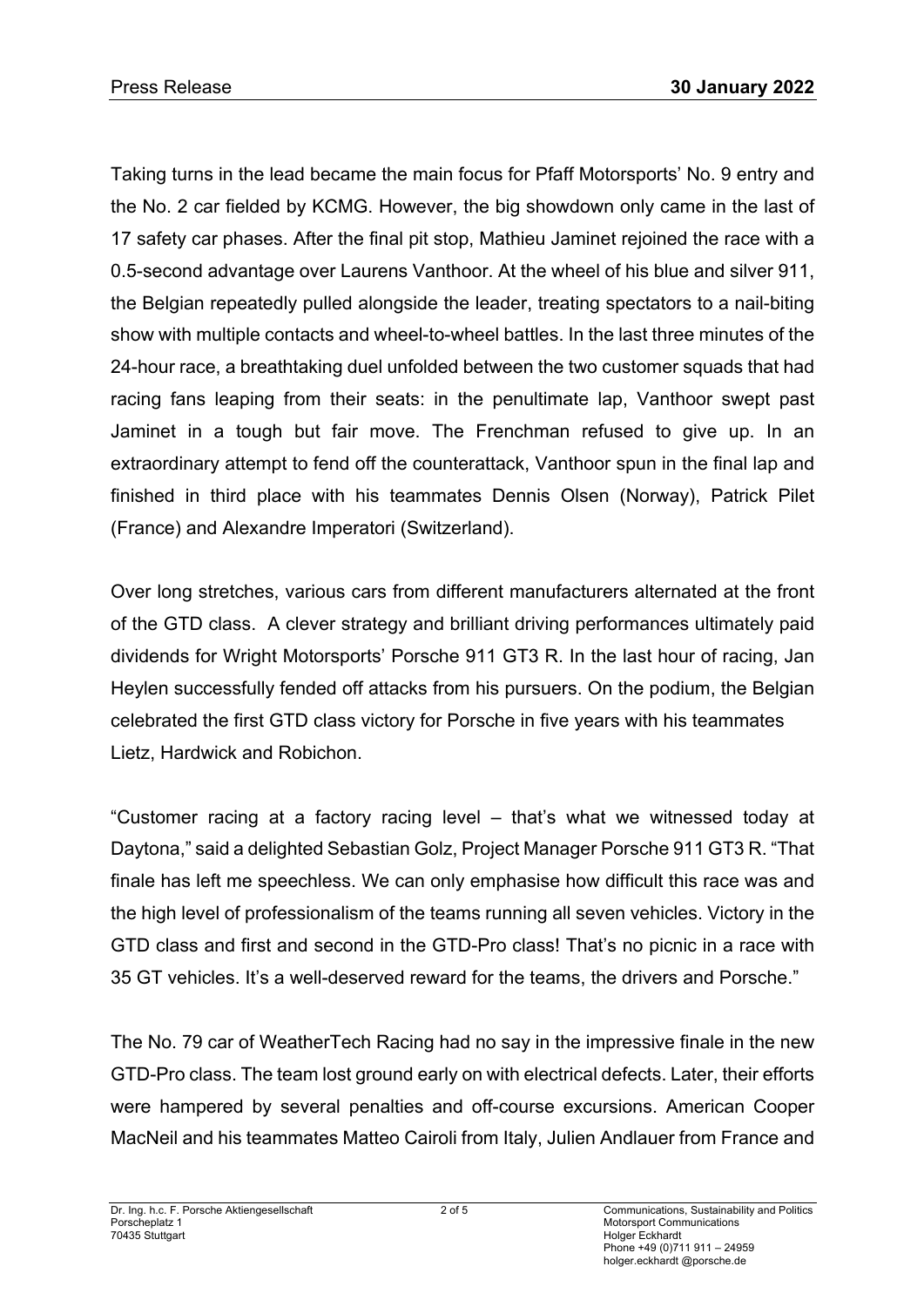Belgian Alessio Picariello ultimately achieved eighth place. The TGM customer squad crossed the finish line seventh in the GTD class after 24 hours without any major incidents. Hardpoint missed out on a potential top result due to multiple incidents and penalties and concluded the season-opener event in North America on P10. Three hours into the race, the Porsche 911 GT3 R campaigned by GMG Racing retired after an accident on Saturday afternoon.

Thanks to their successes in the two GTD classes, the teams and drivers of Pfaff Motorsports and Wright Motorsports lead the IMSA championship rankings. These two crews also top the leaderboard in the IMSA Michelin Endurance Cup, a competition encompassing the endurance races at Daytona, Sebring, Watkins Glen and Road Atlanta. Round two of the IMSA WeatherTech SportsCar Championship is another classic: The 12 Hours of Sebring on 19 March. On the same weekend, the FIA World Endurance Championship WEC season kicks off on the former airfield, where the Porsche works team again fields two 911 RSR in the GTE-Pro class.

# **Drivers' comments on the race**

**Mathieu Jaminet (Porsche 911 GT3 R #9):** "The last lap was certainly spectacular, but so was the unbelievable duel over the last two hours. I drove my heart out every single lap. I really gave it everything I had. Obviously, I know Laurens well, he's my team colleague at Porsche. I know how strong he is. He tried again and again, and our cars touched again and again. But I said to myself: 'He's not getting past me today!' In the last lap, we both ended up on the grass. Luckily I managed to avoid a spin. That was it. The KCMG colleague had a slightly faster car, but thanks to perfect teamwork and my teammates' outstanding drives, we ended up at the front. That was great promotion for motorsport and a perfect start to the season for us."

**Matt Campbell (Porsche 911 GT3 R #9):** "I can only shake my head in disbelief at this show. I'm full of adrenaline and emotions. It was exciting and exhausting to witness the duel from the pit wall. I take my hat off to Mathieu. He fought hard to achieve this victory for us. We won the 24 Hours of Daytona today – incredible!"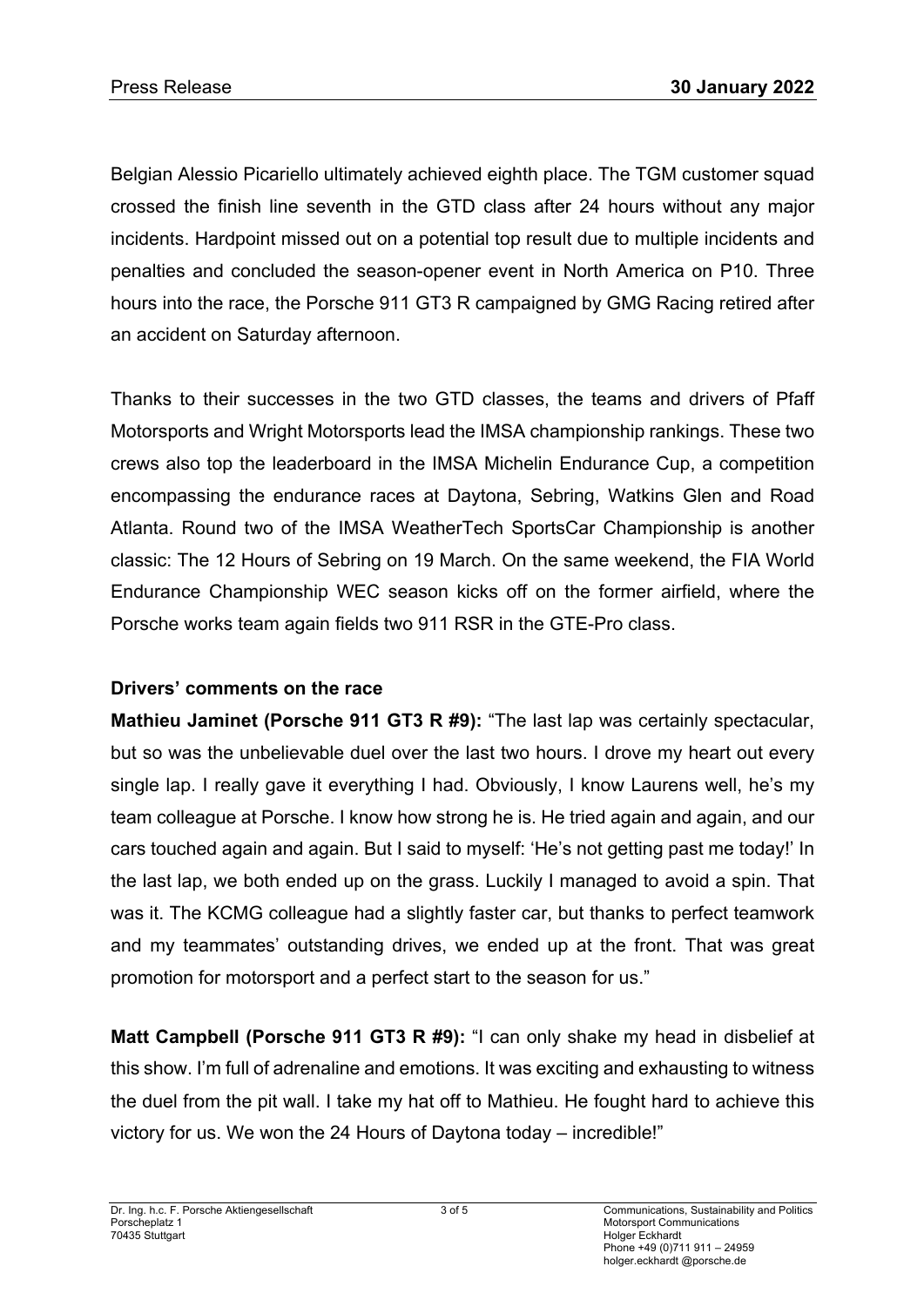**Felipe Nasr (Porsche 911 GT3 R #9):** "I can't believe it. I join Porsche and win my very first race at the wheel of the Porsche 911 GT3 R. It's like in a fairytale. Mathieu and Matt did an incredible job, and so did the Pfaff Motorsports crew. I really wanted to win Daytona – and now it's happened. There'll be big celebrations tonight with my teammates and the squad."

**Laurens Vanthoor (Porsche 911 GT3 R #2):** "I had a clear goal: After my wins at the Nürburgring, Spa and Le Mans, I was determined to win the 24 Hours of Daytona and round off the quartet. I did everything I could to make this happen but unfortunately, it didn't work. I'll definitely replay the scenes from the last laps in my mind for a long time. I cried on the way back to the pit lane: I tried everything but didn't win. The better guys won today. That was Pfaff Motorsports. Congratulations to my team colleagues."

**Richard Lietz (Porsche 911 GT3 R #16):** "Not bad, right? Our car ran really well over the whole distance, the team did a perfect job. Our Porsche 911 GT3 R crossed the finish line without a single scratch – and that was the secret to our success. Our car was still fast at the end. A big thank you to our Wright Motorsports team and my teammates. It was great fun and left us wanting more."

**Jan Heylen (Porsche 911 GT3 R #16):** "We've tried our luck so many times at Daytona and often stood on the podium – but never as the class winners. Today everything came together. We finally scored our first victory at this great race. We're absolutely over the moon. The team more than deserves this. Thanks to Ryan Hardwick who put this group together. And also thanks to Porsche for the excellent support. I'm overwhelmed!"

## **Result GTD-Pro class**

- 1. Campbell/Jaminet/Nasr (AUS/F/BR), Porsche 911 GT3 R #9, 711 laps
- 2. Pier Guidi/Calado/Serra/Rigon (I/GB/BR/I), Ferrari 488 GT3 #62, 711 laps
- 3. Vanthoor/Olsen/Imperatori/Pilet (B/N/CH/F), Porsche 911 GT3 R #2, 711 laps
- 8. Andlauer/Picariello/Cairoli/MacNeil (F/B/I/USA), Porsche 911 GT3 R #79, 673 laps